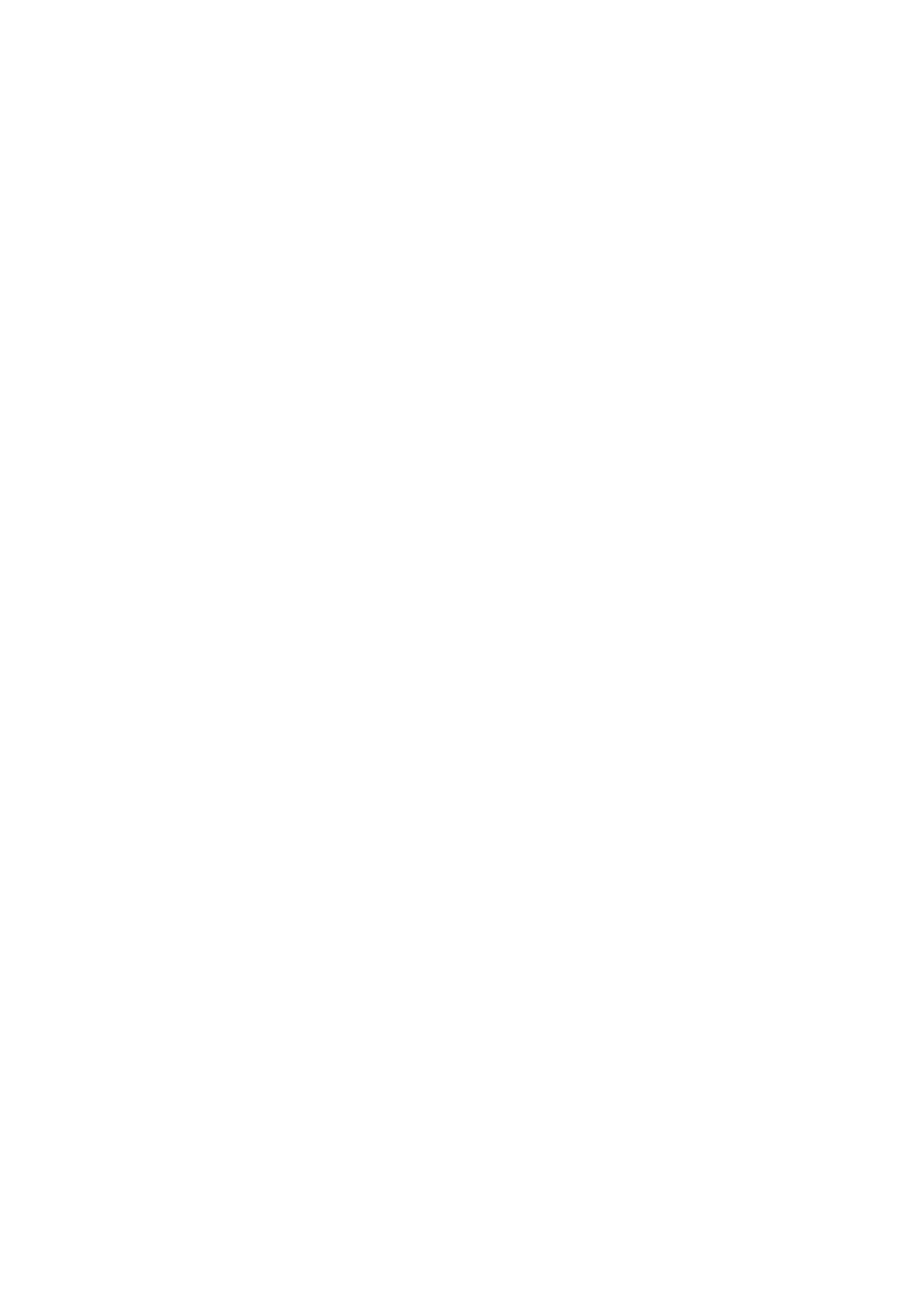First print



New South Wales

# **Gene Technology (GM Crop Moratorium) Amendment (Postponement of Expiry) Bill 2011**

## **Contents**

|   |                                                                     | Page |
|---|---------------------------------------------------------------------|------|
|   | Name of Act                                                         |      |
| 2 | Commencement                                                        |      |
|   | Amendment of Gene Technology (GM Crop Moratorium)<br>Act 2003 No 12 |      |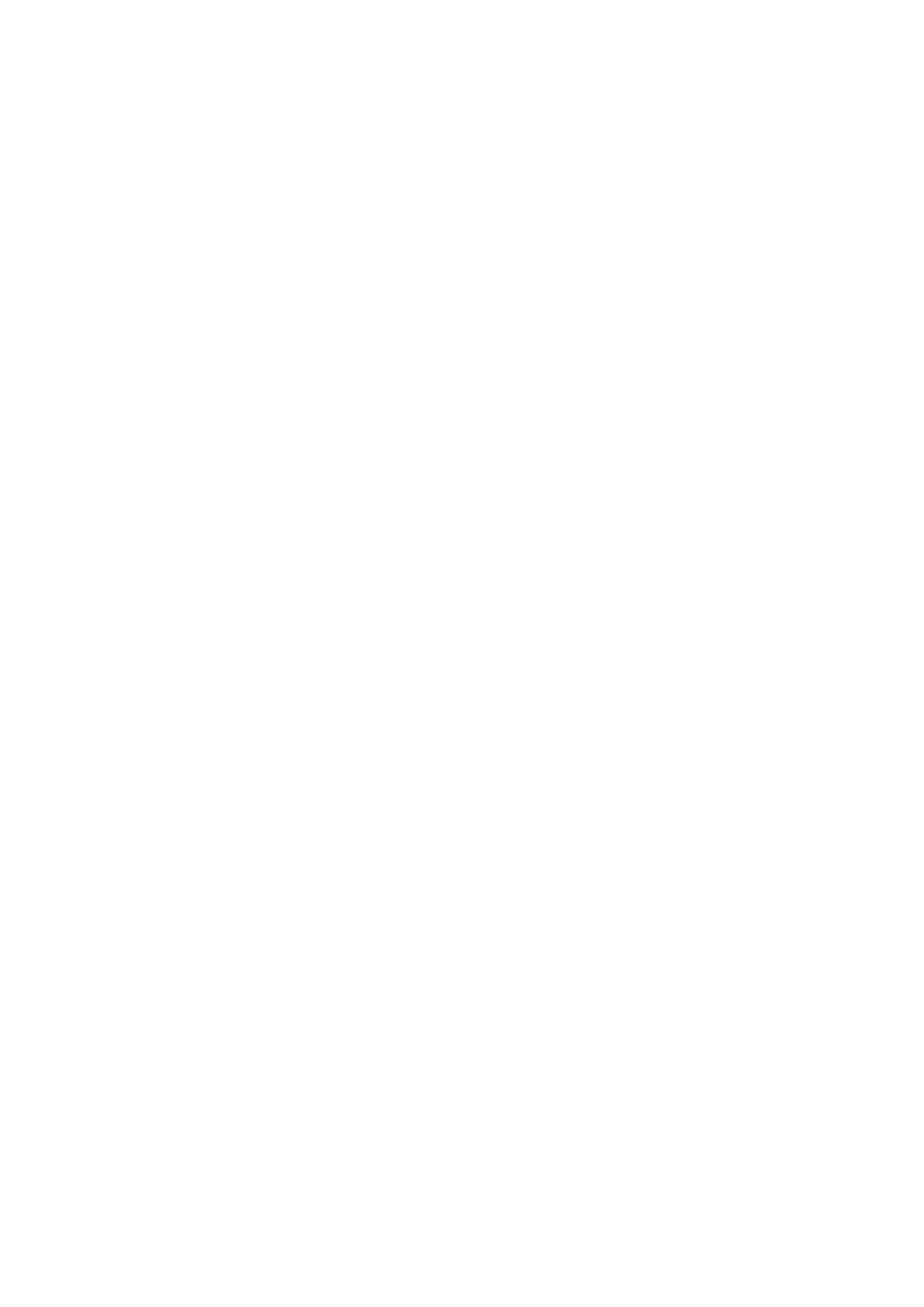

New South Wales

# **Gene Technology (GM Crop Moratorium) Amendment (Postponement of Expiry) Bill 2011**

No , 2011

#### **A Bill for**

An Act to amend the *Gene Technology (GM Crop Moratorium) Act 2003* to postpone the expiry of that Act.